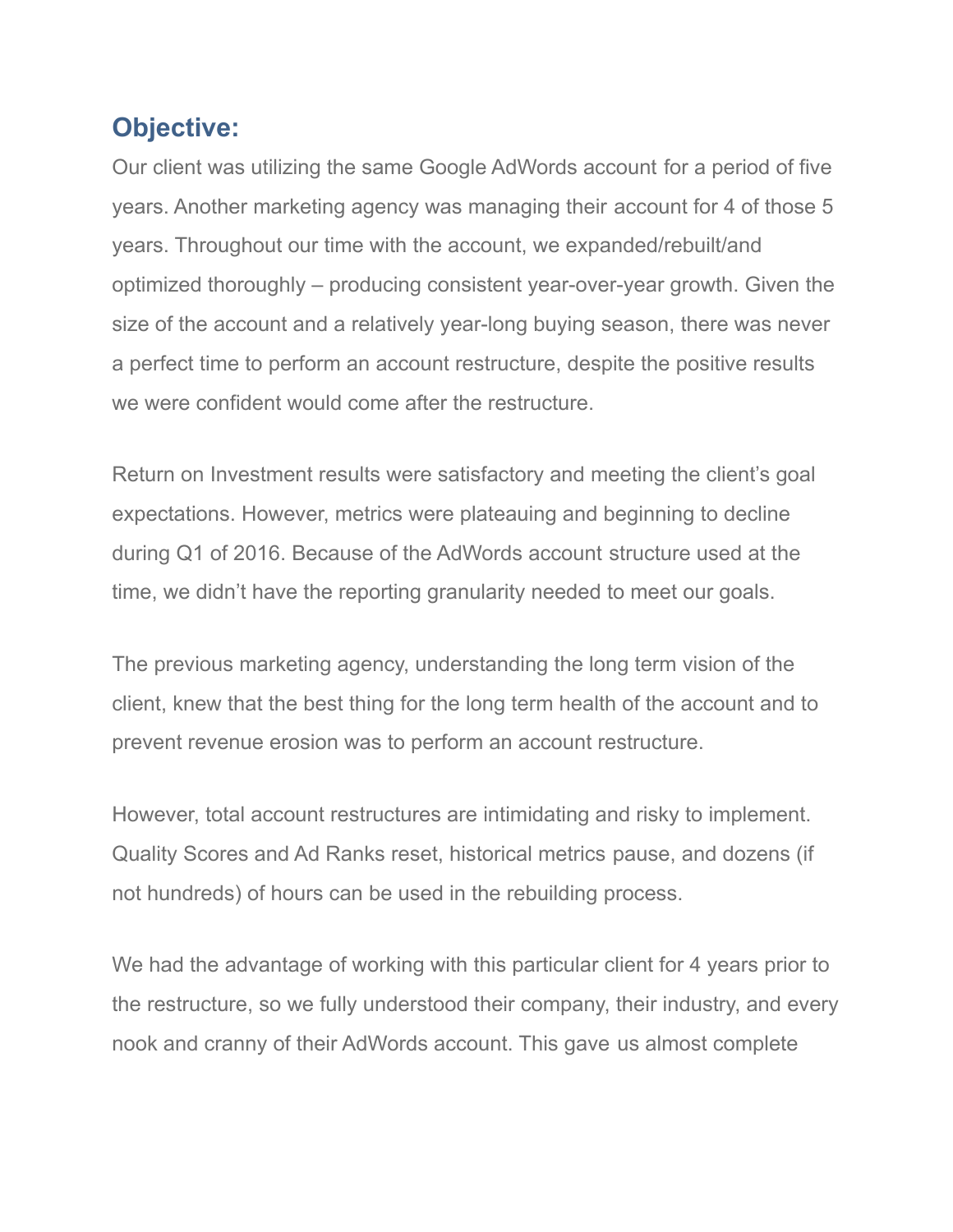confidence that a restructure is what was needed – and that it would result in improved metrics across the board.

## **Strategy:**

As stated earlier, the client's AdWords account was becoming stale, and we were experiencing instances of keyword overlap and duplicate auction entries.

Before we began the restructure, we took a step back and analyzed the client's organization from a revenue-generating standpoint. We found that there were 11 areas/service lines which made up their primary revenue stream. Each of these areas had their own average order values, monthly goals, and messaging.

To report on each of these 11 areas individually, we decided that creating a new AdWords Manager MCC (parent) account, which housed the 11 sub accounts would allow us to optimize more granularly than ever before – while also being able to report on AdWords performance as a whole.

Their historical AdWords efforts were set up as such:

### **ACCOUNT STRUCTURE: HISTORICAL LAYOUT**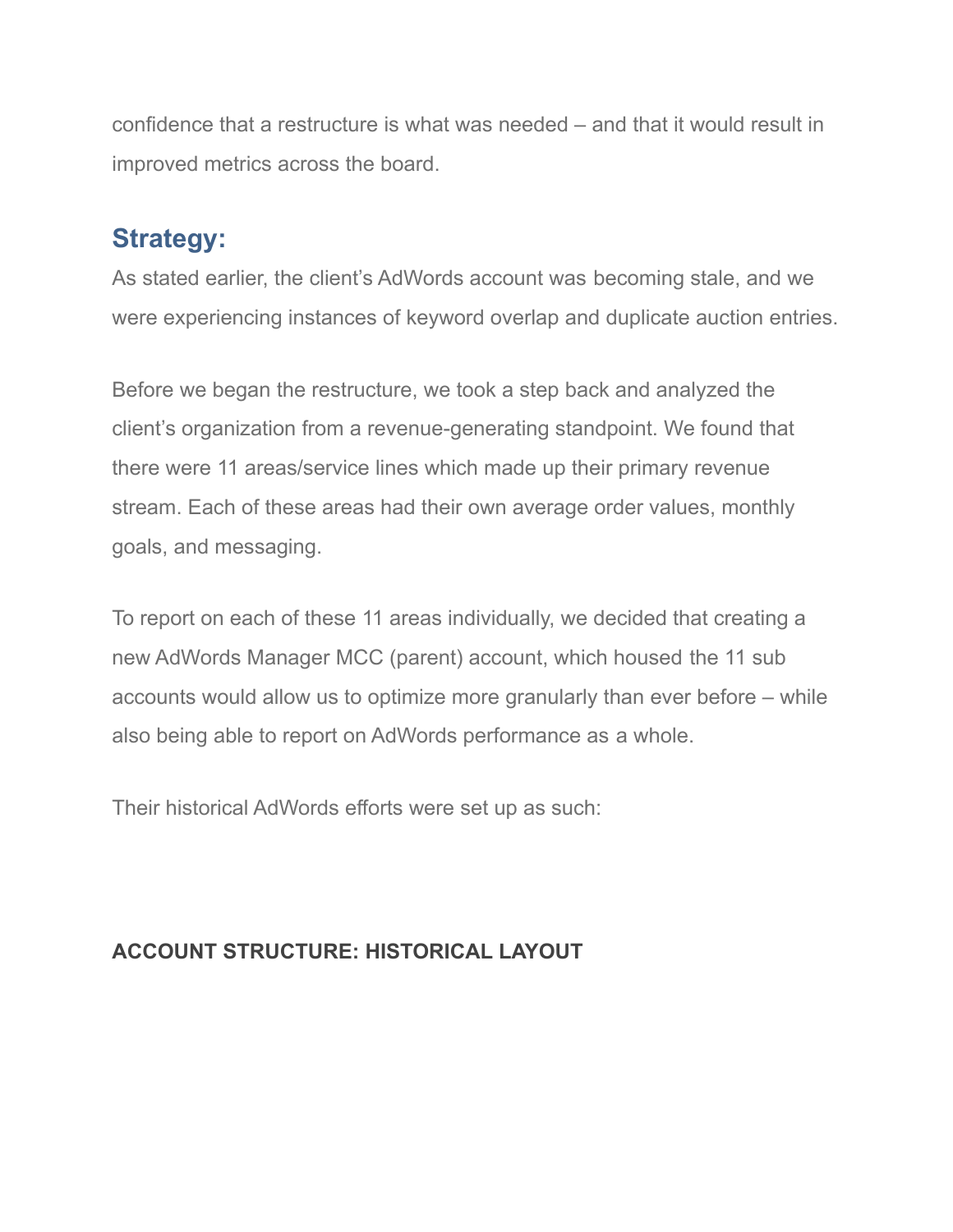

This structure is conducive to setting account-wide goals, and account-wide optimization rules/scripts, which is not what the client needed. Although the overwhelming majority of all AdWords accounts in existence or setup this way – previous agency began using a new paid-search philosophy which can be seen in the restructure below:

## **ACCOUNT STRUCTURE: AFTER WEB TALENT MARKETING RESTRUCTURE**



With everything housed under 1 MCC Parent Account, we were able to expand from 94 campaigns to 338 campaigns. At the same time, this allowed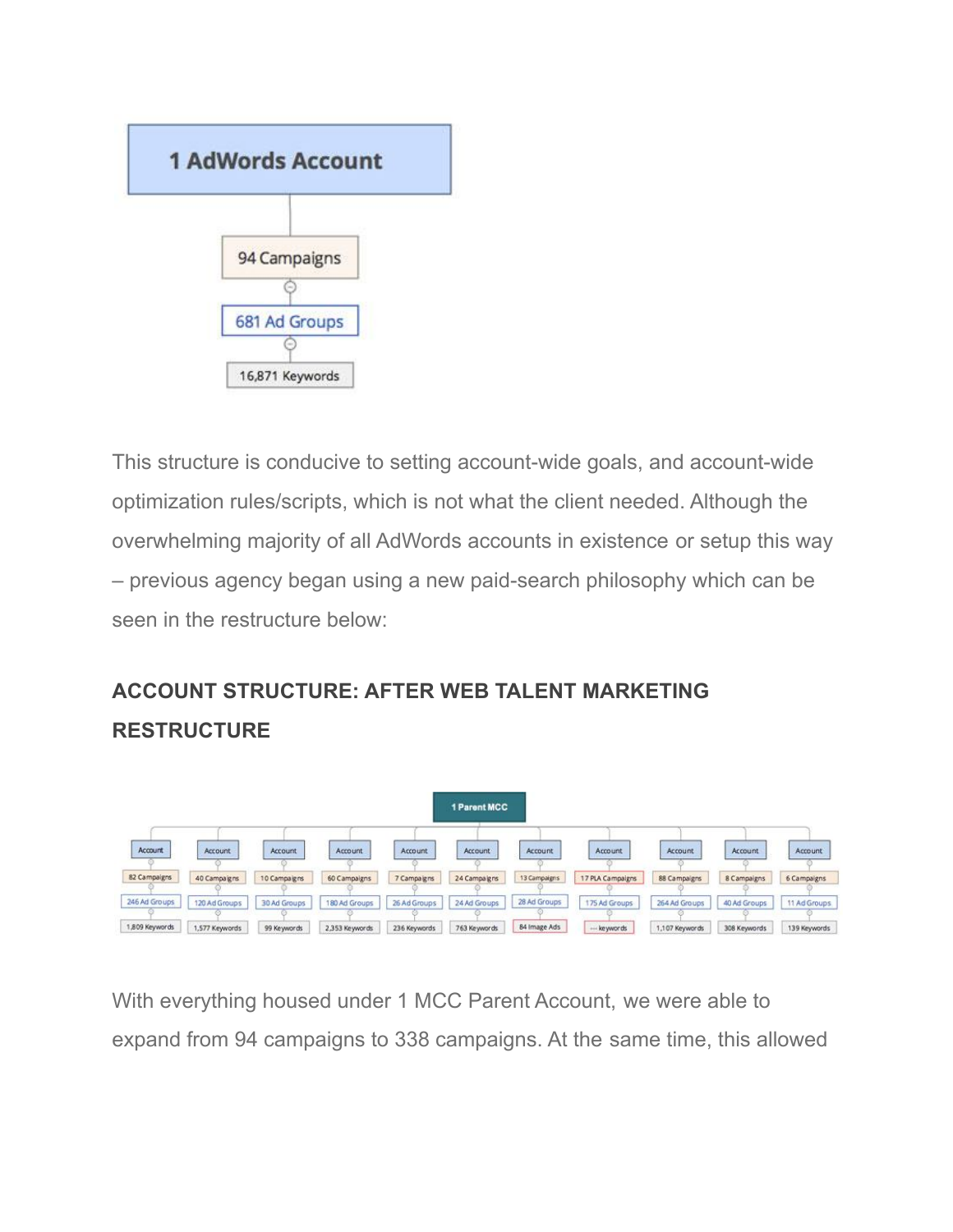us to cut the overall number of keywords in half – to focus on only top performing queries.

So essentially, this restructure allowed for a much wider scope of coverage (thus increasing Search Impression Share and traffic) – while also being extremely granular in our targeting.

# **Results:**

Previous marketing agency knew that this restructure would improve performance due to the simple fact that we had segmented everything into niche pockets for individual optimization.

But in reality, we didn't expect the immediate turn-around of revenue growth.

We launched the new restructure while simultaneously pausing the old account. Within 1 week of activation, Return on Ad Spend, Click Through Rate, Search Impression Share, and Conversion Rate (among nearly all other KPIs) began to improve.

Within 30 days, it was clear the volume of hours spent on the restructure was well worth the effort.

We have included charts/graphs below which outline year-over-year performance for the two main KPIs the client is concerned about:

- Return on Ad Spend from a monetary standpoint
- Return on Ad Spend as a percentage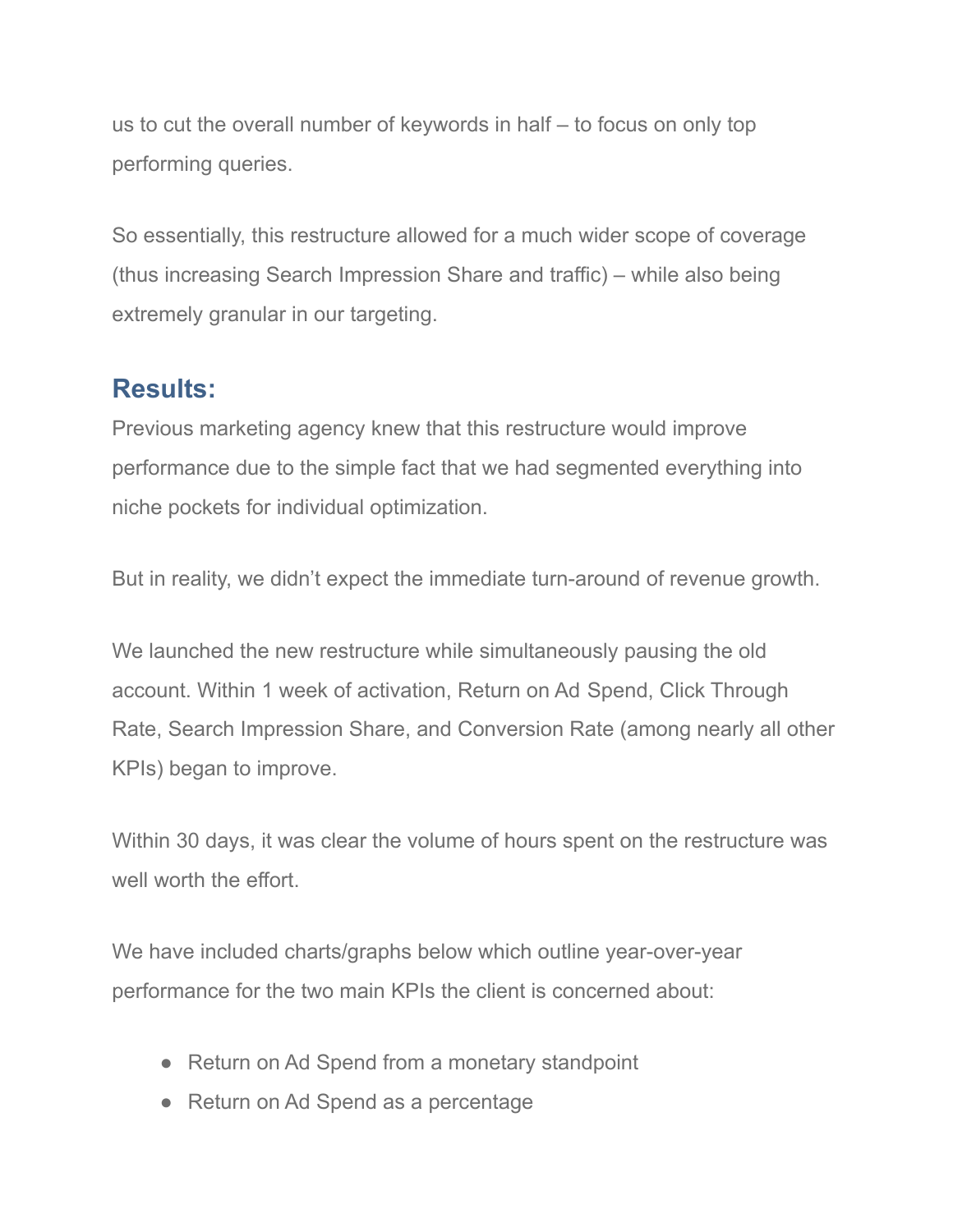The red line illustrates the decline in revenue we were experiencing during Q1 of 2016. We launched the new account structure mid-June of 2016, illustrated by the circled area of growth – and the subsequent red line of Return on Ad Spend.



Here are the same metrics as above, but shown as a bar graph instead of year-over-year.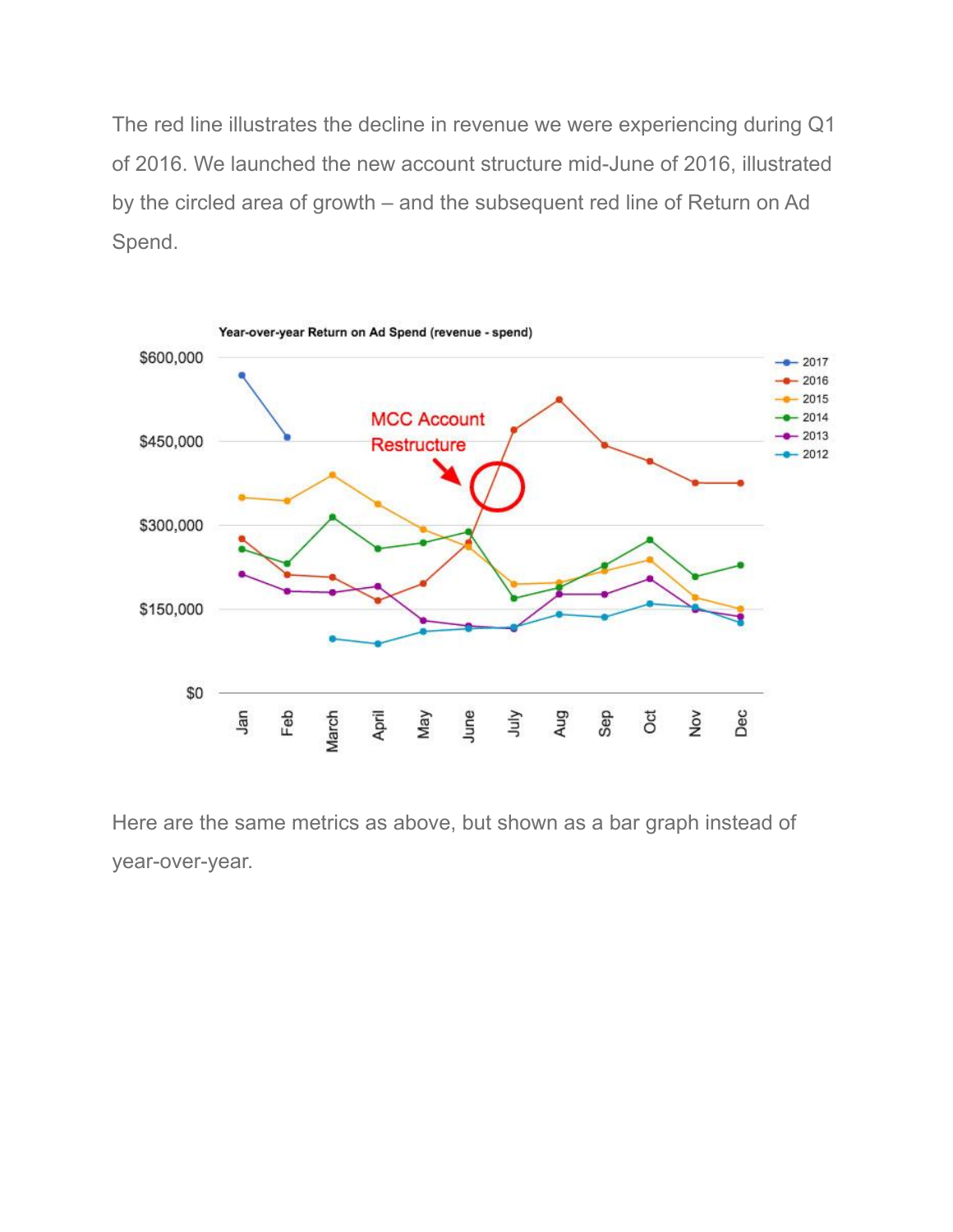

Return on Ad Spend calculated as a percentage is shown in the year-over-year line graph below. Results have slowed down a bit since launch, but performance is still the strongest in the client's history.